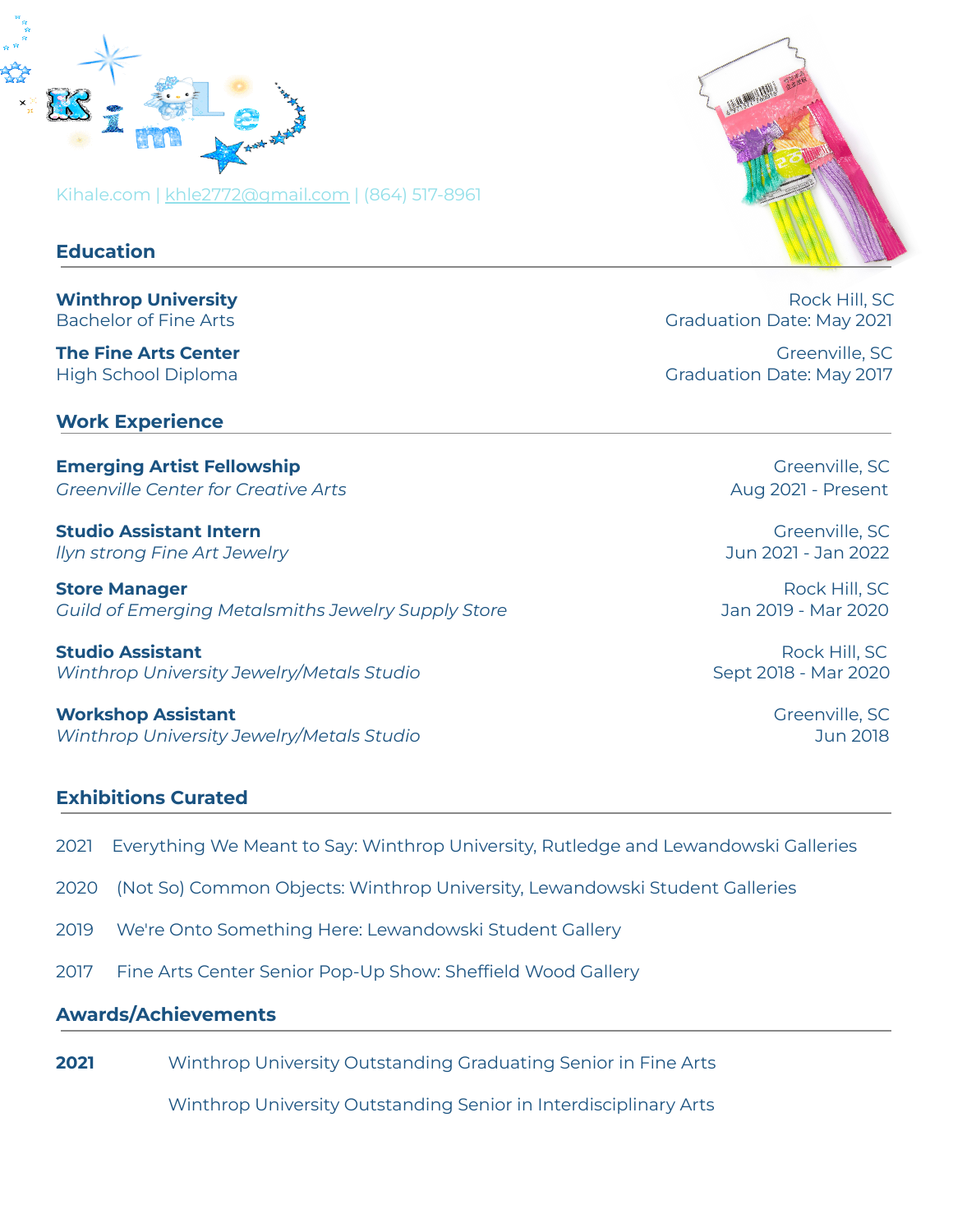|                    | Winthrop University 33rd Undergraduate Juried Exhibition Dalton Best In Show (Sao<br>Và Soc)                                           |
|--------------------|----------------------------------------------------------------------------------------------------------------------------------------|
| 2020               | Sebastopol Center for the Arts: Pandemic Transformation: Third Place (Kung Flu Face<br>Masks)                                          |
|                    | Winthrop University 32nd Undergraduate Juried Exhibition Dalton Best In Show (I Do<br>For You)                                         |
| 2019               | Winthrop University 31st Undergraduate Juried Exhibition Dalton Best In Show (Bear<br>My Burdens)                                      |
| 2018               | Winthrop University 30th Undergraduate Juried Exhibition Dalton 3rd Place (Object)                                                     |
|                    | Fine Arts Center Explore the Arts Lost Wax Casting Workshop Studio Assistant                                                           |
| 2017               | Best Student: Painting; Fine Arts Center                                                                                               |
|                    | Fine Arts Center Senior Pop Up Show Coordinator                                                                                        |
|                    | WorldStudios AIGA Scholarship                                                                                                          |
|                    | Scholastic Art and Writing Regional Silver Key; Portfolio                                                                              |
|                    | Scholastic Art and Writing Regional Gold Key; Cuddle Me!                                                                               |
|                    | Scholastic Art and Writing Regional Gold Key; Hold Me!                                                                                 |
|                    | Scholastic Art and Writing Regional Silver Key; Locks of Lust                                                                          |
|                    | Winthrop One Day Juried Exhibition Best in Show                                                                                        |
|                    | CIA 2D3D Honorable Mention Craft                                                                                                       |
| 2016               | Best in High School Clemson University Bases Loaded Traveling Baseball Card Show                                                       |
| <b>Exhibitions</b> |                                                                                                                                        |
| 2021               | 2021 Gateway (Virtual exhibition); University of Guelph, Zavitz Gallery, Guelph, Ontario,<br>Canada                                    |
|                    | Everything We Meant to Say; Winthrop University BFA Senior Exhibition 2021:<br>Winthrop University, Rutledge and Lewandowski Galleries |
|                    | Winthrop University 33rd Undergraduate Juried Exhibition: Rutledge Gallery, Rock<br>Hill, SC                                           |
| 2020               | (Not So) Common Objects: Winthrop University, Lewandowski Student Galleries                                                            |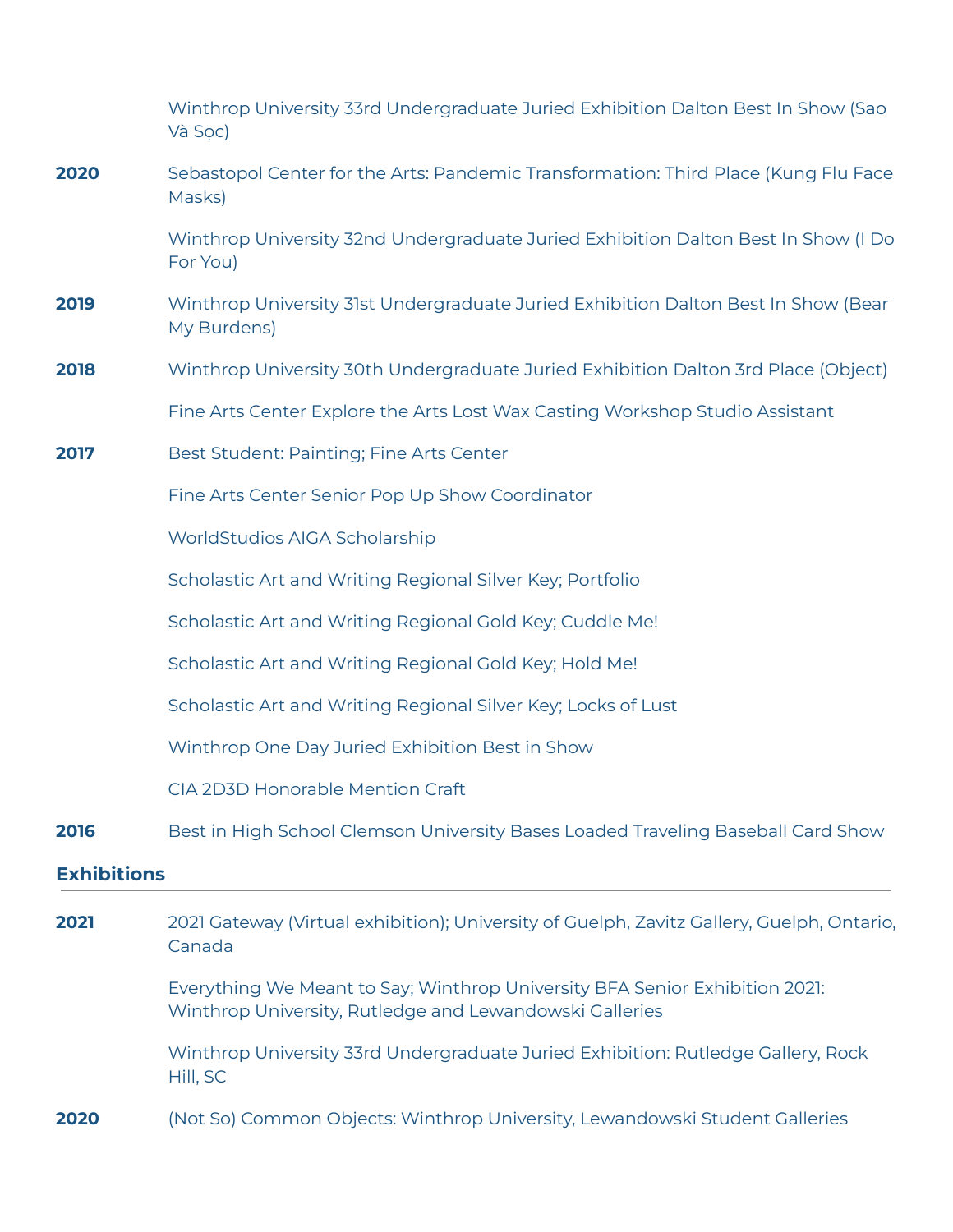|                    | Winthrop University 33rd Undergraduate Juried Exhibition: Rutledge Gallery, Rock<br>Hill, SC |
|--------------------|----------------------------------------------------------------------------------------------|
| 2019               | Friday Arts Project: Performance Expo: Tom S. Gettys Art Center                              |
|                    | I Do For You (Solo Exhibition) Winthrop University: McLaurin Gallery, Rock Hill, SC          |
|                    | Winthrop Undergraduate Juried Exhibition: Rutledge Gallery, Rock Hill, SC                    |
|                    | Winthrop Union of Student Artists Member Exhibition: McLaurin Gallery                        |
|                    | We're Onto Something Here: Lewandowski Student Gallery                                       |
| 2018               | Winthrop Undergraduate Juried Exhibition: Rutledge Gallery                                   |
| 2017               | Winthrop Foundations Show: Lewandowski Student Gallery                                       |
|                    | Winthrop 3D Design Show: McLaurin Gallery                                                    |
|                    | Fine Arts Center Senior Pop-Up Show: Sheffield Wood Gallery                                  |
|                    | Scholastics Regional Art and Writing Competition                                             |
|                    | Bervard College High School Art Competition: Spiers Gallery                                  |
|                    | Winthrop One Day Juried Exhibition                                                           |
|                    | ArtFields Jr. High School Exhibition                                                         |
| 2016               | Fine Arts Center Juried Spring Show: Sheffield Wood Gallery                                  |
|                    | Bervard College High School Art Competition: Spiers Gallery                                  |
|                    | Clemson University Bases Loaded Traveling Baseball Card Show                                 |
|                    | Annual Upstate High School Art Exhibit                                                       |
|                    | Greenville Tech High School Art Show                                                         |
| 2015               | Fine Arts Center Juried Spring Show: Sheffield Wood Gallery                                  |
| 2014               | <b>Congressional Art Competition</b>                                                         |
|                    | Fine Arts Center Juried Winter Show: Sheffield Wood Gallery                                  |
| <b>Publication</b> |                                                                                              |

2022 Greenville Journal - The [hyper-cute](https://greenvillejournal.com/arts-culture/the-hyper-cute-world-of-brandon-fellows-kim-le/) world of Kim Le